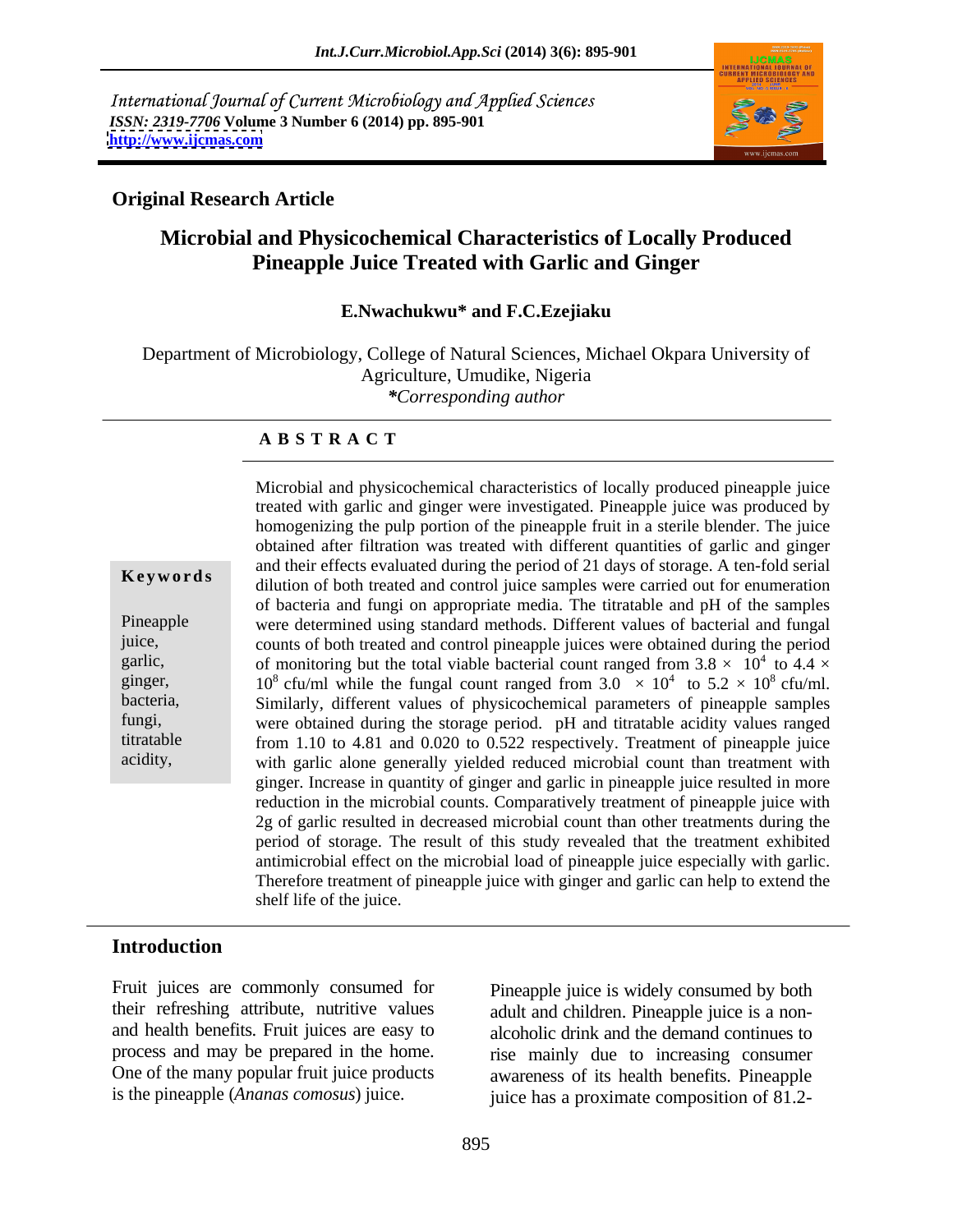86.2% moisture, 13-19% total soluble load and shell-life of locally produced solid of which sucrose, glucose, and pineapple juice fructose are the main components, 0.4% fibre and rich source of vitamin C (Dull, 2000). Lipids and nitrogenous compounds<br>constitute about 0.2%. Pineapple juice has **Source of Samples** constitute about 0.2%. Pineapple juice has an estimated pH range of 3.7-4.5 and titratable acidity of less than 1.2 (Frazier *et al.*, 1995). Raw pineapple juice is an excellent source of calcium, potassium, magnesium and manganese. Pineapple substitute in the samples were separately juice if not refrigerated has a very short shelf life. The traditional method of preparation exposes the juice to microbial contamination through various means (Olubukola *et al*, 2011). Pineapple juice is normally dominated by the microbial genera of *Bacillus*, *Staphylococcus*, *Micrococcus*, *Aspergillus*, *Fusarium*, *Rhizopus* and *Penicillium*.

Therefore, there is the need to explore various preservative methods to extend the shelf life as well as reduce the microbial load. The use of some chemical preservatives such as sorbate and benzoate<br>to improve the shelf life of drinks have<br>Pineapple to improve the shelf life of drinks have been reported (Dougheri *et al.* 2007;<br>Nwachukwu and Ezeigho 2013) But the Sorting Nwachukwu and Ezeigbo, 2013). But the use of chemical preservatives in food tends to have adverse effects on the health of consumers (Adesokan *et al*., 2010). Ginger (*Zingiber officinale*) and garlic (*Allium sativum*) are traditionally used as spices in food preparation (Kolapo *et al.*,<br>2007). They also have both antioxidant and antimicrobial activities. Ginger was reported to have bacteriocidal effect against *Escherichia coli* and *Streptococcus* (Smith-Palmer *et al*., 1998). Garlic is widely used in medicine (Karrupiah and Rajaram, 2012).

This study therefore is to determine the **FIG.I** Flow cherefore is to determine the **FIG.I** Flow cherefore of  $\theta$  incapple ince effect of ginger and garlic on the physicochemical parameter, microbial

pineapple juice

## **Materials and Methods**

## **Source of Samples**

The garlic bulbs, ginger rhizomes and fresh ripe mature pineapple fruits were purchased from market in Umuahia, Nigeria. The samples were separately placed in sterile polyethylene bags and transported to the laboratory for analyses.

## **Production of Pineapple Juice**

The pineapple fruits were washed and rinsed thoroughly with potable water. The fruits were peeled with sterile stainless knife. The pineapple fruits were cut into small pieces with a sterile knife and homogenized in a clean electric blender. The extracted juice was filtered by passing through a sterile muslin cloth into a clean transparent plastic bowl (Akinosun, 2010).



**Fig.1** Flow chart for the production of pineapple juice (Source: Akinosun, 2010).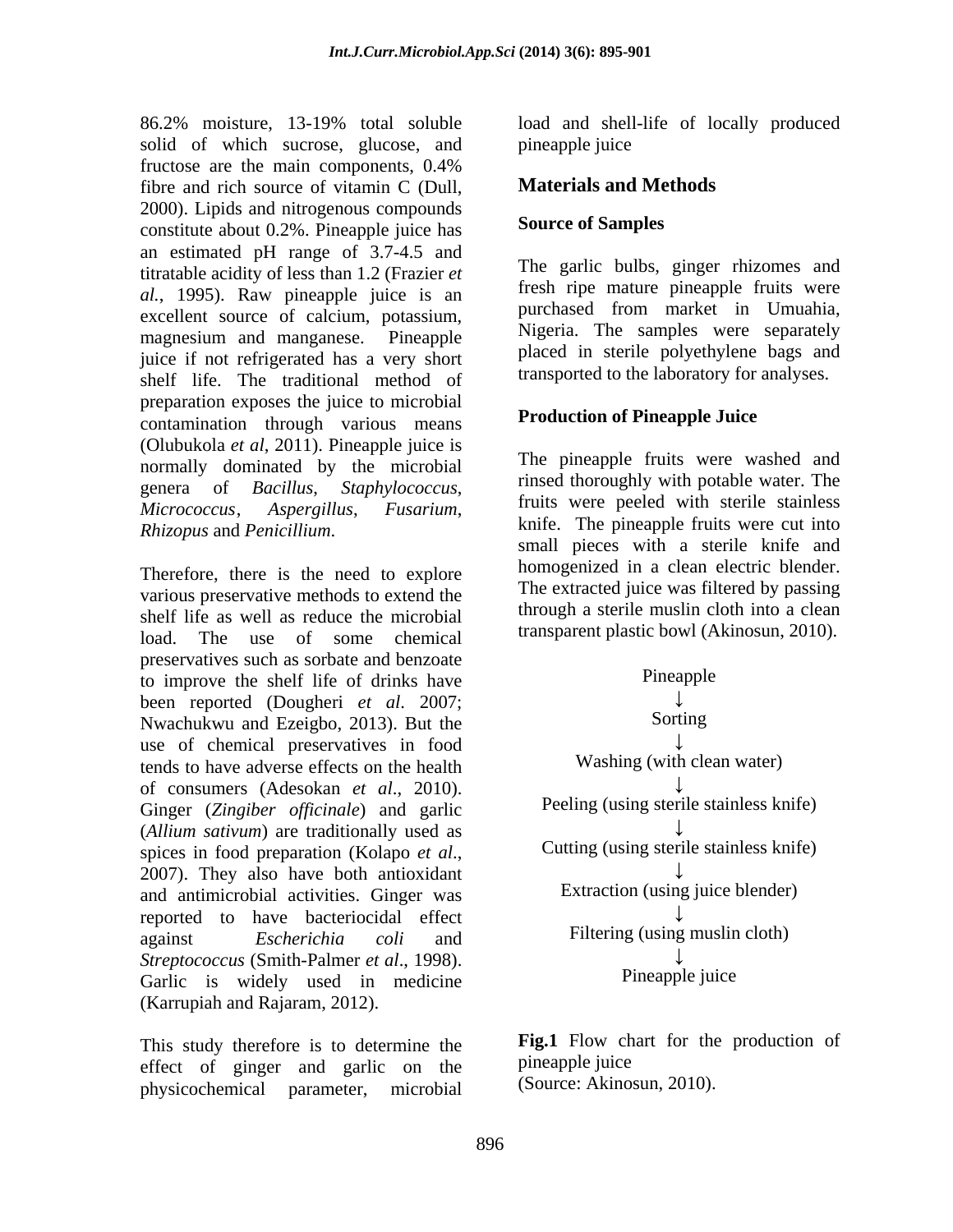# **Treatment of pineapple juice with**

The ginger rhizomes and garlic bulbs repeatedly. Their outer covering was peeled off with a sterile knife and then sliced into cutlets and dried using a hot air oven at 65<sup>o</sup>C for 48 h. Using a sterile electric blender, the dried ginger or garlic bulb was pulverized into powder. Exactly<br>mean values of bacterial and fungal 1g of ginger powder was added into 200 ml of pineapple juice and 1g of garlic powder was added into another 200 ml of the pineapple juice. Similarly, 2g of the ginger powder was added into another 200 ml of the pineapple juice and 2g of garlic powder was added into another 200 spore staining, motility test and ml of the pineapple juice so as to obtain two different concentrations for ginger-<br>Voges Proskauer, citrate,catalase,

## **Determination of the combined effect of mixed ginger and garlic on pineapple juice**

Exactly 0.5g of ginger powder was added to 0.5g of garlic powder and 1g of ginger powder was added to 1g of garlic powder to obtain a mixture of 1g and 2g respectively of ginger-garlic powder. The **Results and Discussion** 1 g mixture of ginger-garlic was added to 200 ml of pineapple juice while the 2g mixture of ginger-garlic was added into another 200 ml. of pineapple juice during storage. The total

days. The control sample was 200 ml of

A ten-fold serial dilution of each of the

**ginger and garlic** technique was employed by inoculating were washed with potable water enumeration of bacteria and on potato  $\degree$ C for 48 h. Using a sterile days for fungal count Each sample was pineapple juice and garlic-pineapple juice.<br>coagulase, oxidase, urease, sugar samples was carried out. Spread plate 0.1ml of the appropriate dilutions on plate count agar plate (Cheesbrough, 2000) for dextrose agar for fungal count. The agar plates were incubated at  $30^{\circ}$ C for 24-48h  $\rm{^{\circ}C}$  for 24-48h for bacterial count and at  $26^{\circ}$ C for 3-5  $^{\circ}$ C for 3-5 days for fungal count. Each sample was inoculated in duplicate agar plates and the mean values of bacterial and fungal counts were recorded as colony forming unit per ml (cfu/ml). The yeast and mould colonies were characterized based on their cell or colonial morphological features (Cheesbrough, 2000). Bacterial isolates were identified following Gram reaction, spore staining, motility test and biochemical tests (indole, methyl red, Voges Proskauer, citrate,catalase, coagulase, oxidase, urease, sugar fermentation).

## **Physicochemical Analysis**

Titratable acidity and pH of the samples were determined using standard methods (AOAC, 2000).

## **Results and Discussion**

**Storage of Samples**  $10^8 - 4.4 \times 10^8$  cfu/ml. Higher bacterial The pineapple juice samples containing than the treated pineapple juice during the different concentrations of ginger or garlic period of monitoring. The pineapple juice and mixed ginger-garlic were stored at treated with 2g of garlic generally showed ambient temperature  $(28^{\circ}\text{C} \pm 2^{\circ}\text{C})$  for 21 decreased bacterial count than other the pineapple juice without any treatment. ginger and garlic on the total viable fungal **Enumeration and Isolation of Enumeration and Isolation of Enumeration and Isolation of Enumeration Enumeration Enumeration Enumeration Enumeration Enumeration Enumeration Enumeration Enumeration En** Microorganisms and the collision of the collision of the collision of the collision of the collision of the collision of the collision of the collision of the collision of the collision of the collision of the collision of Table 1 shows the effect of ginger and garlic on the total viable bacterial counts viable bacterial counts ranged from  $3.8 \times$ counts were observed in control samples treatment. Table 2 shows the effects of counts of pineapple juice during storage. The total viable fungal counts ranged from  $3.0 \times 10^8$  -  $5.2 \times 10^8$  cfu/ml.  $-5.2 \times 10^8$  cfu/ml.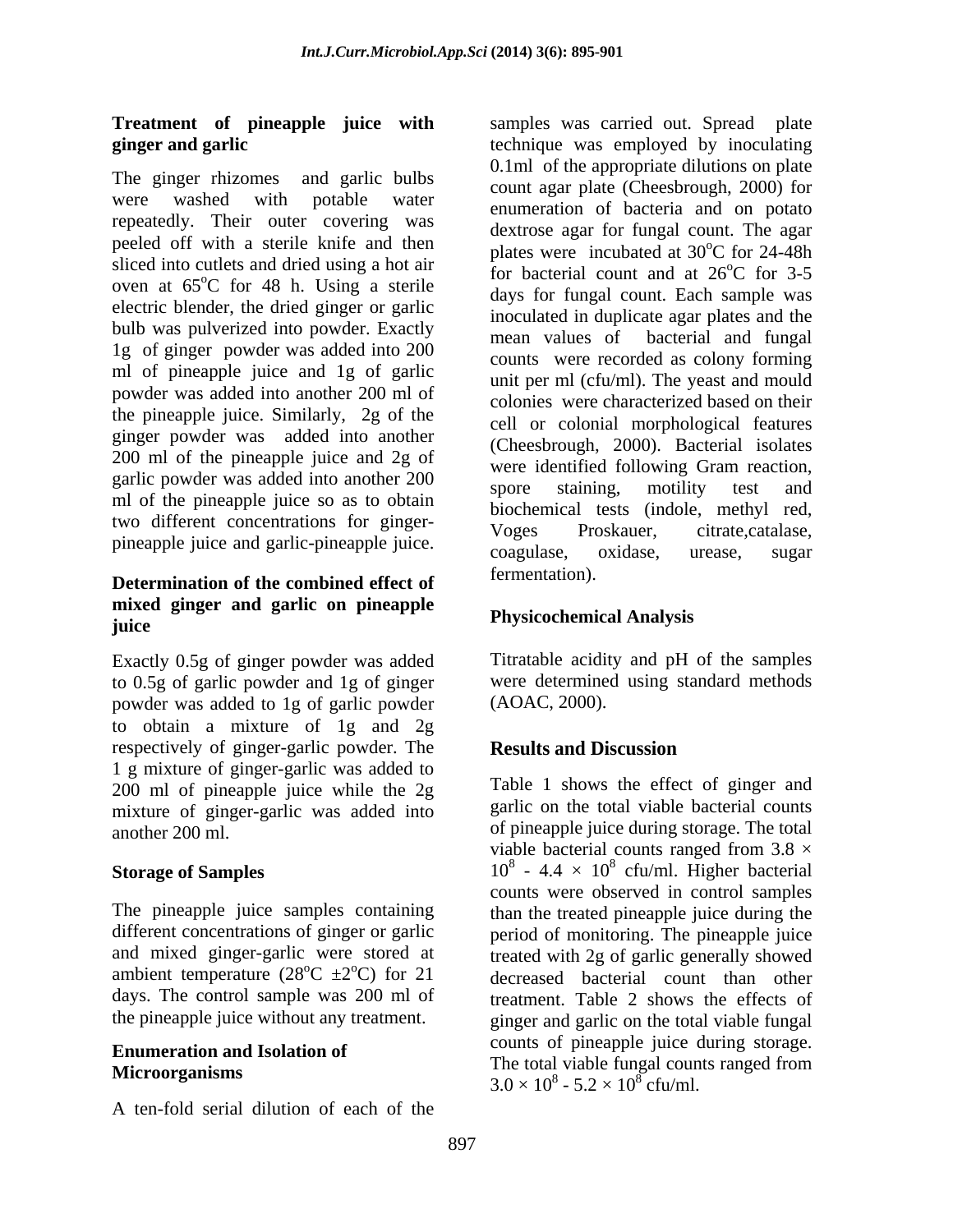| Storage | $PI + GG$           | $PI + GG$           | $PI + GL$           | $PI + GL$           | $PJ+GG+GL$          | $PJ + GG + GL$      | Control             |
|---------|---------------------|---------------------|---------------------|---------------------|---------------------|---------------------|---------------------|
| (days)  |                     |                     |                     |                     | $0.5g$ each         | 1g each             |                     |
|         | $4.8 \times 10^{4}$ | $4.7 \times 10^{4}$ | $4.3 \times 10^{4}$ | $3.8 \times 10^{4}$ | $4.6 \times 10^{4}$ | $4.2 \times 10^4$   | $5.2 \times 10^{4}$ |
|         | $5.9 \times 10^{4}$ | $5.0 \times 10^4$   | $4.9 \times 10^{4}$ | $4.4 \times 10^{4}$ | $5.2 \times 10^{4}$ | $4.7 \times 10^4$   | $6.2 \times 10^{4}$ |
|         | $6.2 \times 10^4$   | $5.3 \times 10^{4}$ | $5.2 \times 10^4$   | $4.7 \times 10^4$   | $5.5 \times 10^{4}$ | $5.0 \times 10^{4}$ | $6.5 \times 10^{4}$ |
|         | $2.7 \times 10^{5}$ | $2.4 \times 10^{5}$ | $2.3 \times 10^{5}$ | $1.8 \times 10^{5}$ | $2.5 \times 10^{5}$ | $2.1 \times 10^{5}$ | $5.0 \times 10^{5}$ |
|         | $2.8 \times 10^5$   | $2.5 \times 10^{5}$ | $2.3 \times 10^{5}$ | $1.8 \times 10^5$   | $2.6 \times 10^{5}$ | $2.2 \times 10^{5}$ | $7.0 \times 10^{5}$ |
|         | $3.0 \times 10^{5}$ | $2.8 \times 10^5$   | $2.5 \times 10^{5}$ | $1.9 \times 10^{5}$ | $2.8 \times 10^5$   | $2.4 \times 10^{5}$ | $7.3 \times 10^{6}$ |
|         | $2.2 \times 10^6$   | $2.1 \times 10^6$   | $1.9 \times 10^6$   | $1.7 \times 10^6$   | $2.0 \times 10^6$   | $1.8 \times 10^6$   | $2.4 \times 10^{7}$ |
|         | $5.2 \times 10^6$   | $5.1 \times 10^6$   | $4.7 \times 10^{6}$ | $4.5 \times 10^6$   | $4.8 \times 10^{6}$ | $4.6 \times 10^{6}$ | $4.4 \times 10$     |

**Table.1** Effect of ginger and garlic on the total viable bacterial counts (cfu/ml) of pineapple juice during storage

Values are mean of two determinations

Key: Control = contain neither garlic nor ginger;  $PI = P$ ineapple Juice;  $GG = G$ inger;  $GL = G$ arlic;

| Storage<br>(days) | $PI + GG$           | $PI + GG$           | $PI + GL$           | $PI + GL$           | $PI + GG + GL$<br>$0.5g$ each | $PI + GG + GL$<br>1g each | Control             |
|-------------------|---------------------|---------------------|---------------------|---------------------|-------------------------------|---------------------------|---------------------|
|                   |                     |                     |                     |                     |                               |                           |                     |
|                   | $4.0 \times 10^{4}$ | $3.9 \times 10^{4}$ | $3.4 \times 10^{4}$ | $3.0 \times 10^{4}$ | $3.7 \times 10^{4}$           | $3.3 \times 10^{4}$       | $4.4 \times 10^4$   |
|                   | $4.5 \times 10^{4}$ | $4.3 \times 10^{4}$ | $3.9 \times 10^{4}$ | $3.4 \times 10^{4}$ | $4.1 \times 10^{4}$           | $3.7 \times 10^{4}$       | $5.8 \times 10^4$   |
|                   | $5.2 \times 10^{4}$ | $5.0 \times 10^{4}$ | $4.6 \times 10^{4}$ | $4.1 \times 10^{4}$ | $4.8 \times 10^{4}$           | $4.4 \times 10^{4}$       | $7.5 \times 10^4$   |
|                   | $2.4 \times 10^5$   | $2.0 \times 10^{5}$ | $1.6 \times 10^{5}$ | $1.1 \times 10^5$   | $1.9 \times 10^{5}$           | $1.3 \times 10^{5}$       | $4.8 \times 10^{3}$ |
|                   | $2.5 \times 10^5$   | $2.1 \times 10^5$   | $1.6 \times 10^{5}$ | $1.1 \times 10^5$   | $2.0 \times 10^5$             | $1.4 \times 10^{5}$       | $2.6 \times 10^6$   |
|                   | $2.4 \times 10^6$   | $2.0 \times 10^6$   | $1.7 \times 10^6$   | $1.5 \times 10^6$   | $1.9 \times 10^6$             | $1.6 \times 10^6$         | $2.2 \times 10^{7}$ |
| 18                | $3.6 \times 10^{6}$ | $3.5 \times 10^{6}$ | $3.0 \times 10^{6}$ | $2.8 \times 10^6$   | $3.1 \times 10^{6}$           | $2.9 \times 10^6$         | $2.9 \times 10^{7}$ |
|                   | $5.4 \times 10^{6}$ | $5.2 \times 10^{6}$ | $4.8 \times 10^6$   | $4.5 \times 10^6$   | $5.0 \times 10^{6}$           | $4.3 \times 10^{6}$       | $5.2 \times 10^{8}$ |

**Table.2** Effect of ginger and garlic on the Total fungal counts (cfu/ml) of pineapple juice during storage

Values are mean of two determinations

Key : Control = contain neither garlic nor ginger;  $PI = P$ ineapple Juice;  $GG = G$ inger;  $GL = Gar$ lic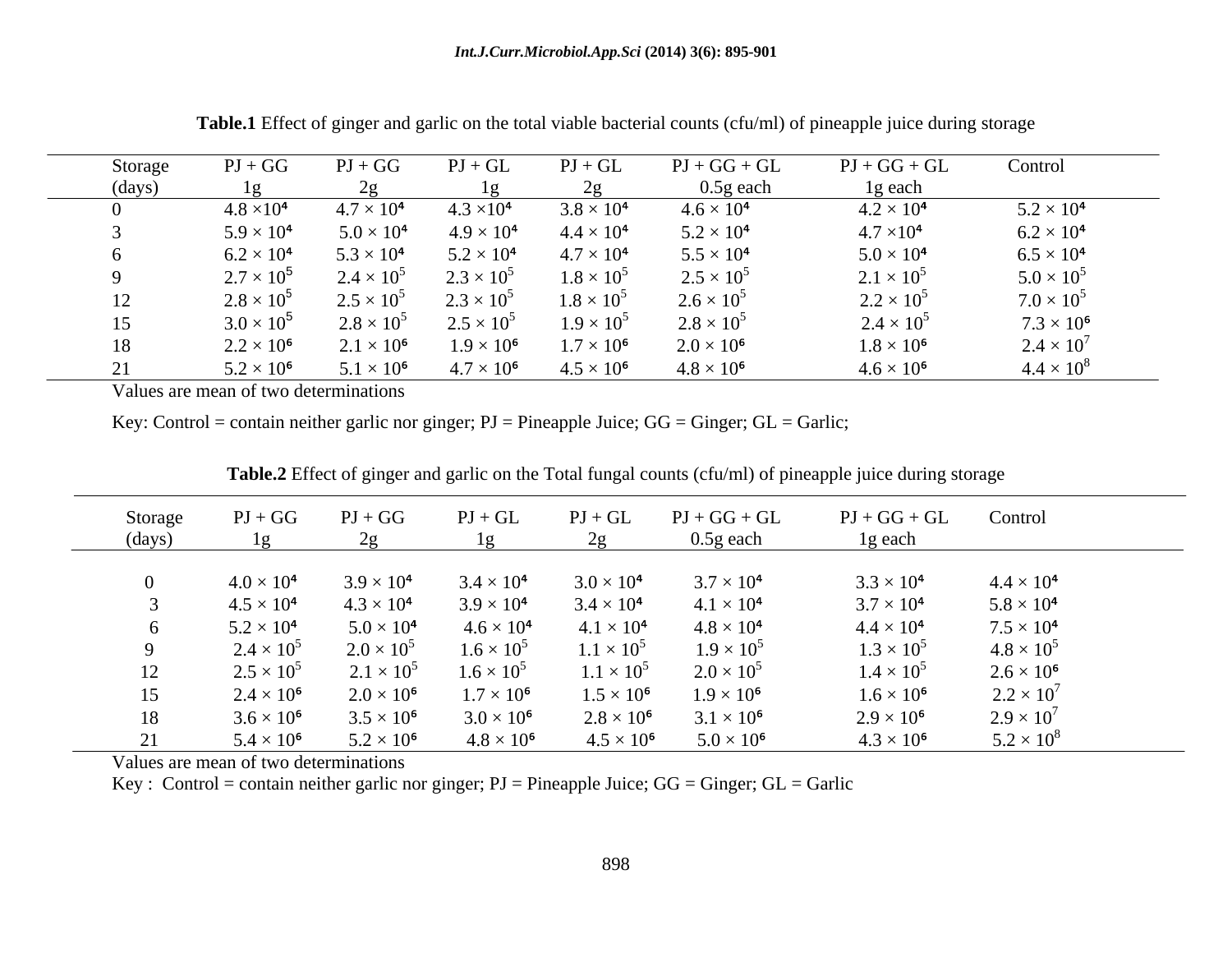| Storage<br>(days) | $PI + GG$<br>l g | $PJ + GG$<br>2g | $\mathbf{P}\mathbf{J}+\mathbf{G}\mathbf{L}$<br>2g<br>1 <sub>g</sub> | $PI + GL$ | $PI + GG + GL$<br>$0.5g$ each | $PJ + GG + GL$<br>1g each | Control          |
|-------------------|------------------|-----------------|---------------------------------------------------------------------|-----------|-------------------------------|---------------------------|------------------|
|                   | 4.60             | 4.68            | 4.73                                                                | 4.81      | 4.70                          | 4.75                      | 4.50             |
|                   | 4.42             | 4.46            | 4.51                                                                | 4.58      | 4.49                          | 4.54                      | 4.00             |
|                   | 4.02             | 4.06            | 4.11                                                                | 4.17      | 4.07                          | 4.13                      | 3.20             |
|                   | 3.51             | 3.54            | 3.60                                                                | 3.68      | 3.56                          | 3.62                      | 2.80             |
| $\perp$           | 3.01             | 3.04            | 3.10                                                                | 3.18      | 3.06                          | 3.12                      | $\Omega$<br>2.20 |
|                   | 2.80             | 2.83            | 2.89                                                                | 2.97      | 2.85                          | 2.91                      | 2.00             |
| 18                | 2.24             | 2.28            | 2.32                                                                | 2.37      | 2.28                          | 2.33                      | 1.80             |
| 21                | 2.10             | 2.14            | 2.18                                                                | 2.20      | 2.14                          | 2.16                      | 1.10             |

**Table.3** Effect of ginger and garlic on the pH of pineapple juice during storage

Key: Control = contain neither garlic nor ginger; PJ = Pineapple Juice; GG = Ginger; GL = Garlic

| Storage | $PI + GG$ | $PJ + GG$ | $PI + GL$ | $\mathbf{P}\mathbf{J}+\mathbf{G}\mathbf{L}$ | $PJ+GG+GL$  | $PJ + GG + GL$ | Control |
|---------|-----------|-----------|-----------|---------------------------------------------|-------------|----------------|---------|
| (days   |           |           |           |                                             | $0.5g$ each | 1g each        |         |
|         | 0.032     | 0.030     | 0.025     | 0.020                                       | 0.028       | 0.023          | 0.036   |
|         | 0.053     | 0.050     | 0.045     | 0.035                                       | 0.049       | 0.090          | 0.088   |
|         | 0.083     | 0.078     | 0.069     | 0.061                                       | 0.077       | 0.12           | 0.099   |
|         | 0.106     | 0.102     | 0.100     | 0.095                                       | 0.102       | 0.199          | 0.120   |
|         | 0.122     | 0.116     | 0.111     | 0.106                                       | 0.118       | 0.111          | 0.131   |
|         | 0.133     | 0.127     | 0.123     | 0.115                                       | 0.128       | 0.12           | 0.233   |
|         | 0.257     | 0.241     | 0.238     | 0.233                                       | 0.256       | 0.230          | 0.334   |
|         | 0.348     | 0.340     | 0.334     | 0.334                                       | 0.342       | 0.332          | 0.522   |

**Table.4** Effect of Ginger and Garlic on the Total Titratable Acidity of Pineapple juice during storage

Values are mean of two determinations

Key: Control = contain neither garlic nor ginger; PJ = Pineapple Juice; GG = Ginger; GL = Garlic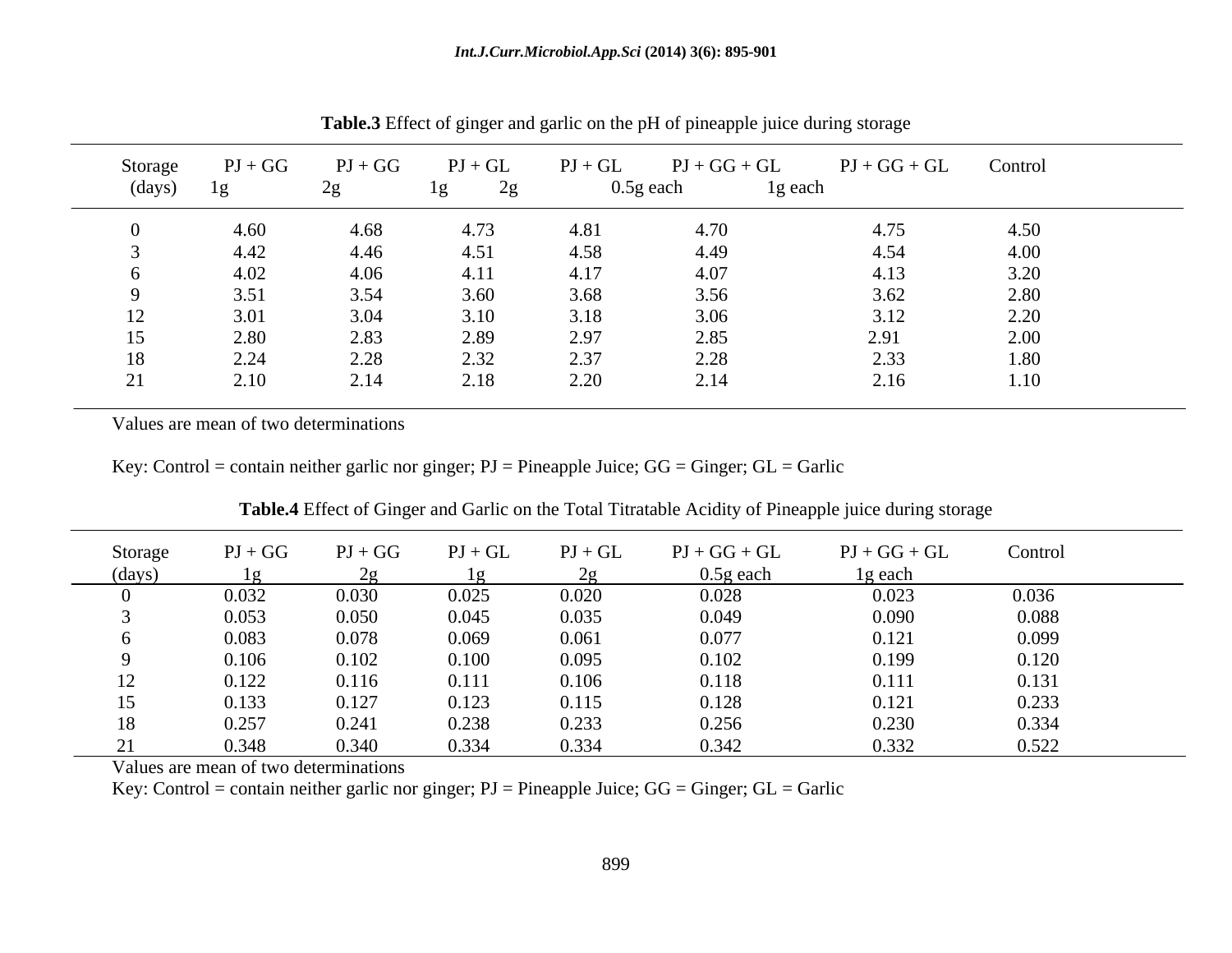Table.3 shows the effect of ginger and the microbial load of pineapple juice garlic on the pH of pineapple juice during storage. The pH values ranged from 1.10 total titratable acidity of pineapple juice during storage. The total titratable values

The microbial quality and the untreated control pineapple juice physicochemical characteristics of locally producing higher titratable acidity than the produced pineapple juice treated with garlic and ginger were investigated. total titratable acidity of the treated and Untreated control sample showed untreated pineapple juices during storage remarkably high microbial load during the period could be due to fermentation period of storage and this may possibly be a major cause of spoilage commonly pineapple juice (Smith-Palmer *et al*, 1998; Ayo *et al*., 2003; Omoya and Akharaiyi,

with ginger and garlic separately generally showed low microbial load, the significance. combination of the two (garlic and ginger) showed relatively lower count. This could be due to synergistic effect of garlic and frequent gram positive pathogens from ginger treatment against the throat, whereas gram negative pathogens microorganisms in the pineapple juice. including *Klebsiellaspp. P. aeruginosa* However the magnitude of effectiveness of were the leading pathogens from throat ginger and garlic treatment on the site. A study has reported *S. pneumonia* is microbial load of the pineapple juice not representing the most common gram differed with the concentrations. A positive pathogen infecting throat but *S.*  decrease in the microbial count was *aureus* (Tahiri and Mustafa, 2008). On the observed with increase in the other hand, our study was identical with a concentration of garlic or ginger. study has shown *P. aeruginosa and* 

decreased with storage time and this could be due to microbial degradation.

4.81. The pH of the treated pineapple juice There was a decrease in pH of all the and the untreated or control decreased pineapple juices especially the untreated steadily during the period of storage. Table control during storage period. The reason 4 shows the effects of ginger and garlic on for this may be attributed to greater ranged from 0.020 - 0.522. sample. On the other hand the titratable microbial activities since the decrease was observed more in the untreated control acidity increased with storage days with treated samples. The changes in pH and process by microorganisms.

experienced by the producers of this The different treatments of pineapple product. It is evident from this study that juices with garlic or ginger have shown the the treated samples had lower microbial potential to extend the shelf-life of load when compared with the control pineapple juice especially the treatment sample. Ginger and garlic may have with garlic alone at 2 gram in 200ml antimicrobial effect which helped to which recorded lower microbial count . reduce the microbial load of the treated Therefore, the treatment of pineapple juice 2012). pineapple juice. However, practice of Though the treatment of pineapple juice any fruit juice should be adopted to avoid with garlic or ginger or both recommended as preservatives for good hygiene during the preparation of microbial contamination of public health significance.

Generally the effects of ginger or garlic on *Klebsiella spp*.were the most frequently*S. pneumonia* and *S. aureus* were themost frequent gram positive pathogens from